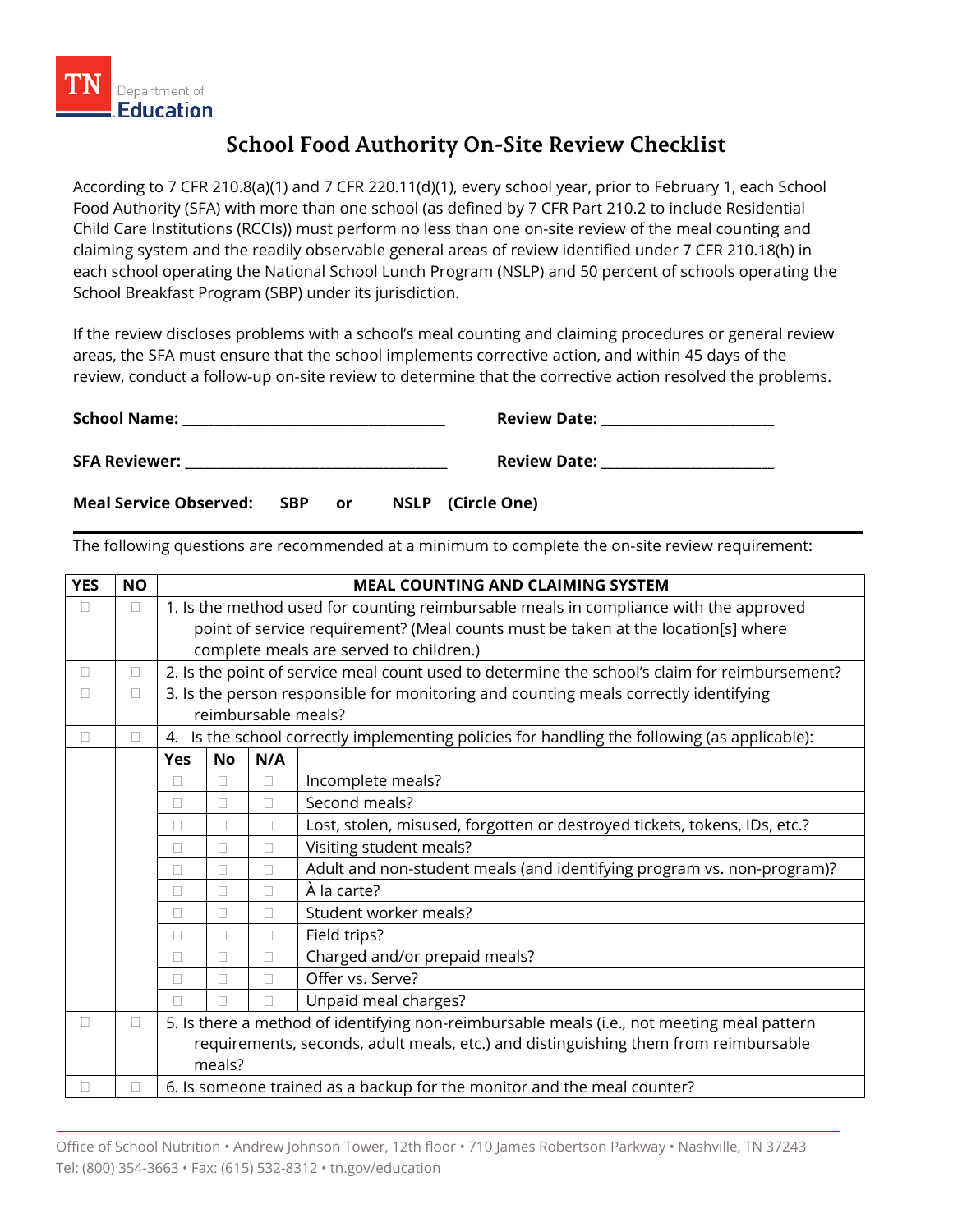| $\Box$     | $\Box$    |                                                                                      | 7. Are there procedures for meal counting and claiming when the primary counting and                |
|------------|-----------|--------------------------------------------------------------------------------------|-----------------------------------------------------------------------------------------------------|
|            |           |                                                                                      | claiming system is not available? Do staff know when and how to implement them?                     |
| $\Box$     | $\Box$    | 8. Are daily counts correctly totaled and recorded?                                  |                                                                                                     |
| $\Box$     | $\Box$    | 9. If claims are aggregated, are the meal counts correctly totaled and consolidated? |                                                                                                     |
| $\Box$     | $\Box$    |                                                                                      | 10. Are internal controls (edits, monitoring, etc.) established to ensure that daily counts do not  |
|            |           |                                                                                      | exceed the number of students eligible or in attendance and that an accurate claim is               |
|            |           | made?                                                                                |                                                                                                     |
|            |           |                                                                                      |                                                                                                     |
|            |           |                                                                                      | Record today's meal counts by category and compare to the total number of students eligible by      |
|            |           |                                                                                      | category. SFAs on Provision 2 or 3 in non-base years, CEP, or RCCIs record all meal counts as free. |
|            |           | <b>Number of Students Approved by</b>                                                | <b>Today's Meal Counts by Category</b>                                                              |
|            |           | Category                                                                             |                                                                                                     |
|            |           | Free:                                                                                | Free:                                                                                               |
|            |           | <b>Reduced Price:</b>                                                                | <b>Reduced Price:</b>                                                                               |
|            |           | Paid:                                                                                | Paid:                                                                                               |
| П          | $\Box$    |                                                                                      | 11. Does the system prevent overt identification of children receiving free or reduced price        |
|            |           | meals?                                                                               |                                                                                                     |
|            |           |                                                                                      | NOTE: The following two questions are for all SFAs except for SFAs on Provision 2 or 3 in non-base  |
|            |           | years, CEP, or RCCIs with only residential children.                                 |                                                                                                     |
| <b>YES</b> | <b>NO</b> |                                                                                      |                                                                                                     |
| $\Box$     | $\Box$    |                                                                                      | 12. Is a current eligibility list kept up-to-date and used by the meal counting system to provide   |
|            |           |                                                                                      | an accurate daily count of reimbursable meals by category (free, reduced price, paid)?              |
| $\Box$     | $\Box$    |                                                                                      | 13. If applicable according to 7 CFR 210.8(a)(3), are edit checks completed and documented,         |
|            |           |                                                                                      | and has the school accounted for any discrepancies? Edit checks compare the daily counts of         |
|            |           |                                                                                      | free, reduced-price and paid breakfasts against the number of children currently eligible for free, |
|            |           |                                                                                      | reduced-price and paid breakfasts, respectively, multiplied by an attendance factor.                |

 **Meal Counting and Claiming Corrective Action Plan (for any "NO" answers above):**

Specify date meal counting and claiming corrective action(s) will be implemented: \_\_\_\_\_\_\_\_

| School Representative                                                                                              | Title | Date |
|--------------------------------------------------------------------------------------------------------------------|-------|------|
| <b>SFA Reviewer</b>                                                                                                | Title | Date |
|                                                                                                                    |       |      |
|                                                                                                                    |       |      |
| Meal Counting and Claiming Follow-Up Visit Date(s): _______________________<br>Signature:<br>School Representative | Title | Date |

Office of School Nutrition • Andrew Johnson Tower, 12th floor • 710 James Robertson Parkway • Nashville, TN 37243-0389 Tel: (800) 354-3663 • Fax: (615) 532-8312 • tn.gov/education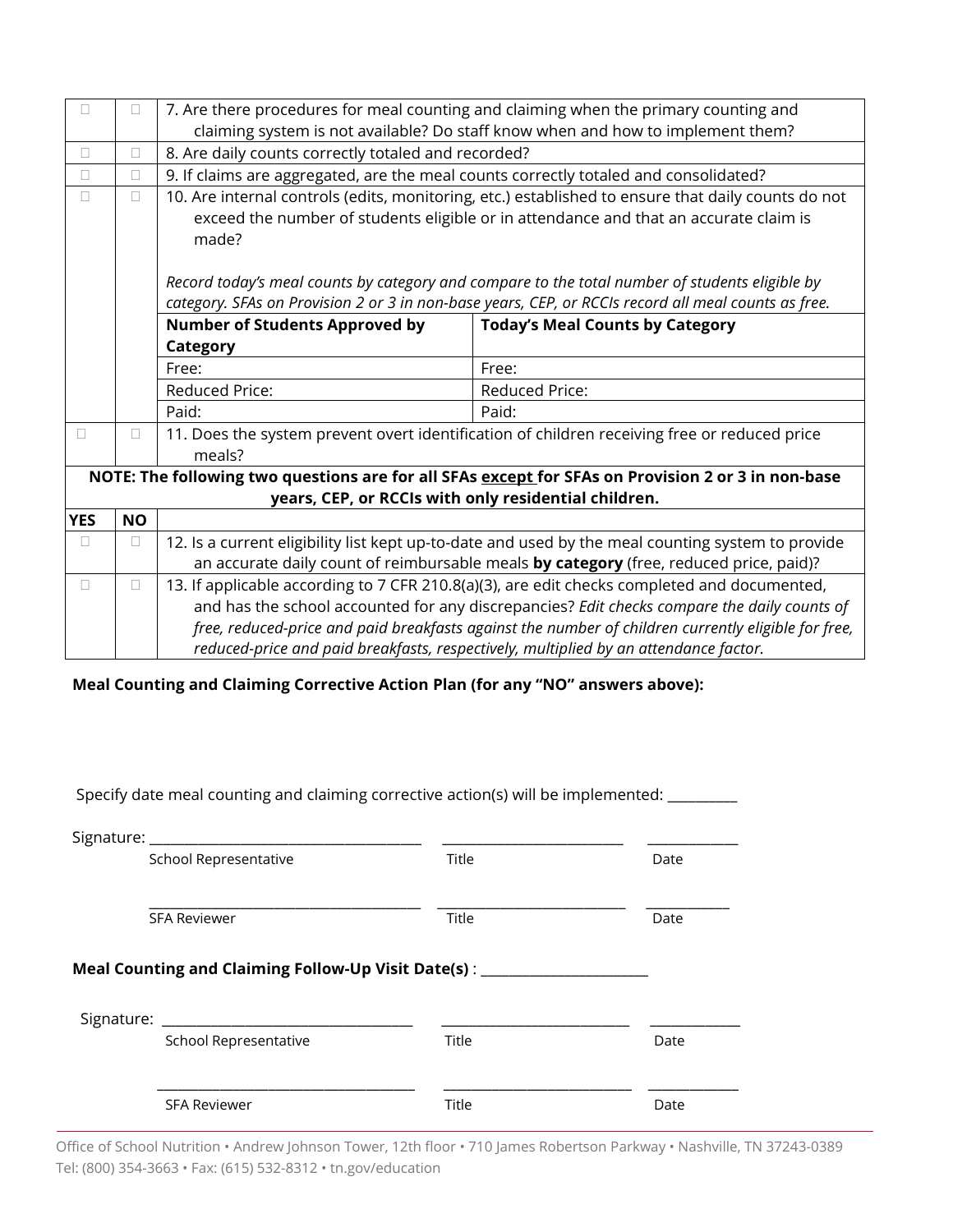| <b>YES</b> | <b>NO</b>    |              |           | READILY OBSERVABLE GENERAL AREAS                                                |
|------------|--------------|--------------|-----------|---------------------------------------------------------------------------------|
| П          | П            | $1_{\cdot}$  |           | Were any issues readily observed in relation to resource management?            |
|            |              | <b>YES</b>   | <b>NO</b> |                                                                                 |
|            |              |              | Ш         | Maintenance of the Nonprofit School Food Service Account? (7 CFR 210.2, 210.14, |
|            |              |              |           | 210.19[a], 210.21)                                                              |
|            |              | П            | □         | Paid Lunch Equity? (7 CFR 210.14[e])                                            |
|            |              |              | П         | Revenue from Nonprogram Foods? (7 CFR 210.14[f])                                |
|            |              |              | Ш         | Indirect Costs? (2 CFR Part 200 and 7 CFR 210.14[g])                            |
| П          | $\mathbf{L}$ |              |           | 2. Were any issues readily observed in other general areas?                     |
|            |              | <b>YES</b>   | <b>NO</b> |                                                                                 |
|            |              | $\Box$       | П         | Free and reduced Price Process—including verification, notification, and other  |
|            |              |              |           | procedures? (7 CFR Part 245)                                                    |
|            |              | П            | □         | Civil Rights? (7 CFR 210.23[b])                                                 |
|            |              | П            | $\Box$    | Reporting and Recordkeeping? (7 CFR Parts 210, 220, and 245)                    |
|            |              | П            | $\Box$    | Food Safety? (7 CFR 210.13)                                                     |
|            |              | П            | П         | Competitive Food Service? (7 CFR 210.11 and 220.12)                             |
|            |              | П            | □         | Water? (7 CFR 210.10[a][1][i] and 220.8[a][1])                                  |
|            |              | $\mathbf{L}$ | П         | Professional Standards? (7 CFR 210.30)                                          |
|            |              | П            | П         | SBP and SFSP Outreach? (7 CFR 210.12(d))                                        |
|            |              | П            | П         | Local School Wellness Policies? (7 CFR 210.30)                                  |
|            |              |              | Ш         | Other?                                                                          |

## **General Areas Corrective Action Plan (for any "YES" answers above):**

| School Representative | <b>Title</b> | Date |
|-----------------------|--------------|------|
| <b>SFA Reviewer</b>   | Title        | Date |
|                       |              |      |
|                       |              |      |
| Signature: Signature: |              |      |
| School Representative | <b>Title</b> | Date |